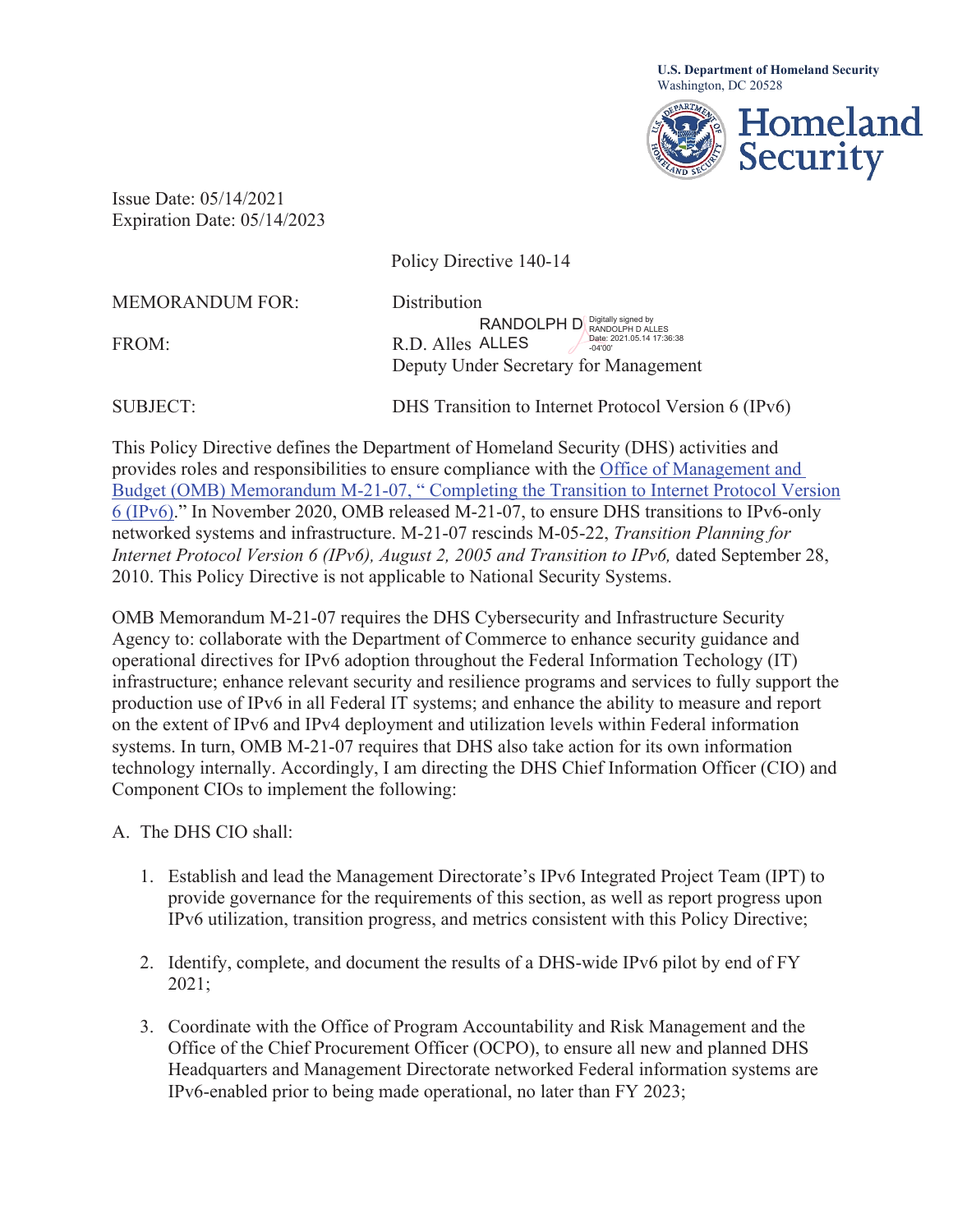- 4. Update the Information Resources Management Strategic Plan, to transition all existing networked DHS information systems to fully enable IPv6 operation, as appropriate, no later than the end of FY 2021;
- 5. Coordinate with the OCPO to provide a DHS-wide process and case-by-case criteria for waivers granted by the DHS CIO, consistent with all requirements and conditions within OMB M-21-07;
- 6. Develop a DHS-wide Implementation Plan (IP) with input from Components (see paragraph A.15) to phase out use of IPv4 for all existing networked systems on Federal networks by either converting to IPv6-only or replacing or retiring systems. The Implementation Plan shall be completed by the end of FY 2021;
- 7. Coordinate with external partners and other entities as needed to identify systems that interface or interoperate with existing networked Federal information systems, and develop plans to migrate all such interfaces and backend infrastructure to the use of IPv6 only;
- 8. Upgrade public/external facing servers and services (e.g., cloud service providers, web, email, DNS, and ISP services), and internal client applications that communicate with public internet services and supporting DHS networks to utilize native IPv6 across all operations;
- 9. Ensure continuity of legacy Internet-based services are not denied to the public that DHS serves, by maintaining public-facing IPv4 interfaces and transition mechanisms at the edge of service infrastructures to support interaction of IPv4-based non-DHS-users with the DHS IPv6-only backend infrastructure, until they are no longer required<sup>1</sup>;
- 10. Ensure all new DHS Headquarters and Management Directorate IPv4-enabled networked systems not receiving a waiver are operationally transitioned to IPv6 by the end of FY 2023;
- 11. Coordinate with the Component CIOs and Component Acquisition Executives (CAE) to ensure DHS-wide requirements documents contain Federal IPv6 acquisition requirements as specified in Federal Acquisition Regulation Part 11, including reference to the appropriate technical capabilities defined in the USGv6 Profile (National Institute of Standards and Technology Special Publication 500-267) and the corresponding declarations of conformance defined in the USGv6 Test Program. Potential vendors are required to document compliance with such IPv6 requirement statements through the USGv6 Test Program;

 1 OMB M-21-07, Page 2, Footnote #4: *"Note that for public Internet services, maintaining viable IPv4 interfaces and transition mechanisms at the edge of service infrastructure may be necessary for additional time, but this does not preclude operating the backend infrastructure as IPv6-only."*